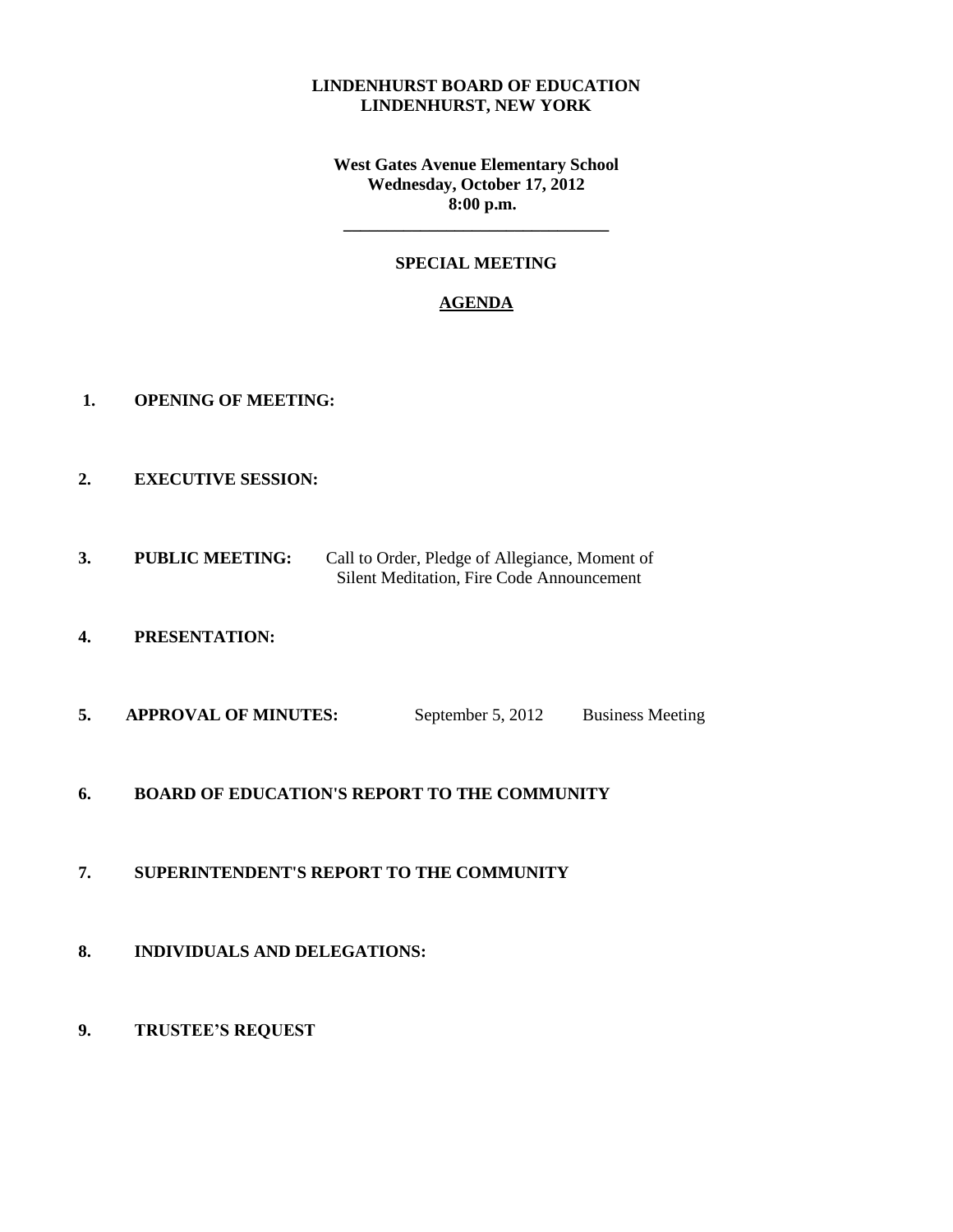# **10. SUPERINTENDENT'S RECOMMENDATIONS**

# **a. Recommendation: FIELD TRIPS**

Recommended Action: Upon a motion made by \_\_\_\_\_\_\_\_\_\_\_\_\_, seconded by \_\_\_\_\_\_\_\_\_\_\_\_\_\_\_\_\_, the following resolution is offered:

 RESOLVED that the Board of Education, upon the recommendation of the Superintendent, approves the following field trips:

# **High School**

| Thursday                 | December 13, 2012 | Approximately 20-30 Italian Club students will<br>travel to New York City to visit the Italian-<br>American Museum, Most Precious Blood Church,<br>and have dinner. Transportation will be via LIRR.                              |  |  |
|--------------------------|-------------------|-----------------------------------------------------------------------------------------------------------------------------------------------------------------------------------------------------------------------------------|--|--|
| Saturday                 | November 10, 2012 | Approximately 50 Italian Club and History Club<br>students will travel to New York City for a<br>Revolutionary War Walking Tour, World Trade<br>Center 9-11 Memorial, Little Italy and lunch.<br>Transportation will be via LIRR. |  |  |
| Note: See enclosed       |                   |                                                                                                                                                                                                                                   |  |  |
| Vote on the motion:      | Yes:              |                                                                                                                                                                                                                                   |  |  |
|                          | No:               |                                                                                                                                                                                                                                   |  |  |
|                          | Abstained:        |                                                                                                                                                                                                                                   |  |  |
| Motion carried/defeated. |                   |                                                                                                                                                                                                                                   |  |  |

# b**. Recommendation: SCHOOL PHYSICIAN'S AGREEMENT**

Recommended Action: Upon a motion made by \_\_\_\_\_\_\_\_\_\_\_\_\_\_\_\_, seconded by \_\_\_\_\_\_\_\_\_\_\_\_\_\_\_\_\_\_, the following resolution is offered:

**RESOLVED** that the Board of Education, upon the recommendation of the Superintendent, authorizes the Board President to enter into an agreement with Dr. Eugene Gerardi, as per the attached agreement.

Note: See enclosed

Vote on the motion: Yes:

No:

Abstained:

Motion carried/defeated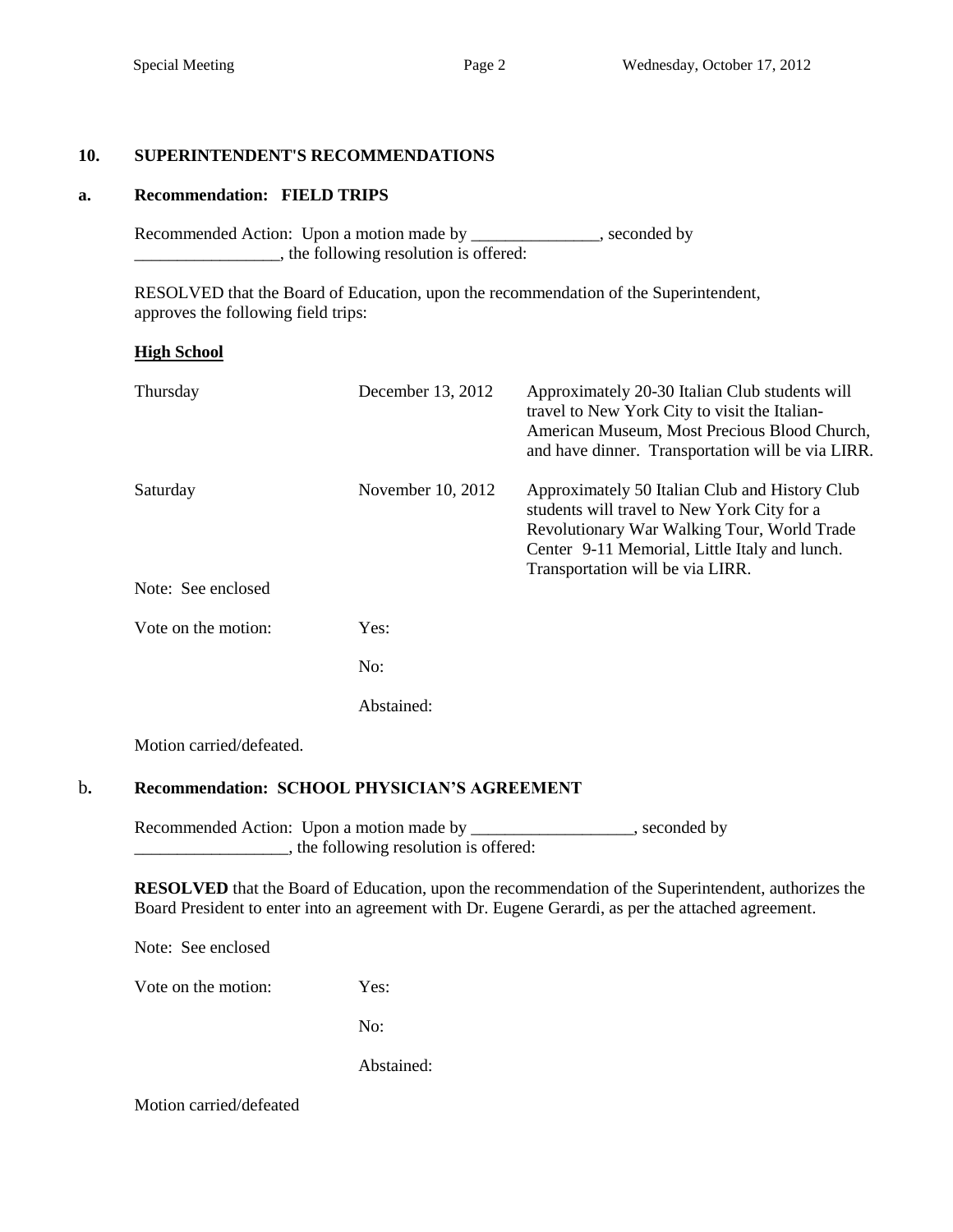### **c. Recommendation: OBSOLETE EQUIPMENT**

Recommended Action: Upon a motion made by \_\_\_\_\_\_\_\_\_\_\_\_\_\_\_\_\_, seconded by  $\Box$ , the following resolution is offered:

RESOLVED that the Board of Education, upon the recommendation of the Superintendent approves the disposal of the following items:

**S.H.S.** - 1 Bloggett Gas Fired Double Oven Lind # 102036

- **W. GATES -** 1 Advance Wet Vacuum S112 Lind # 3279 1 Advance Wet Vacuum S112 Lind # 3364 1 Advance Wet Vacuum S112 Lind # 3347
- **ADMIN** 1 Desk Lind # 102492

Note: See enclosed

Vote on the motion: Yes:

 $\overline{N}$ <sup>.</sup>

Abstained:

Motion carried/defeated

#### **d. Recommendation: EMPLOYEE ANNUAL AGREEMENTS**

Recommended Action: Upon a motion made by \_\_\_\_\_\_\_\_\_\_\_\_\_, seconded by \_\_\_\_\_\_\_\_\_\_\_\_\_\_\_\_\_, the following resolution is offered:

 RESOLVED that the Board of Education, upon the recommendation of the Superintendent, approve the attached annual agreements for the 2012-13 school year.

Note: See enclosed

Vote on the motion: Yes:

No:

Abstained:

Motion carried/defeated.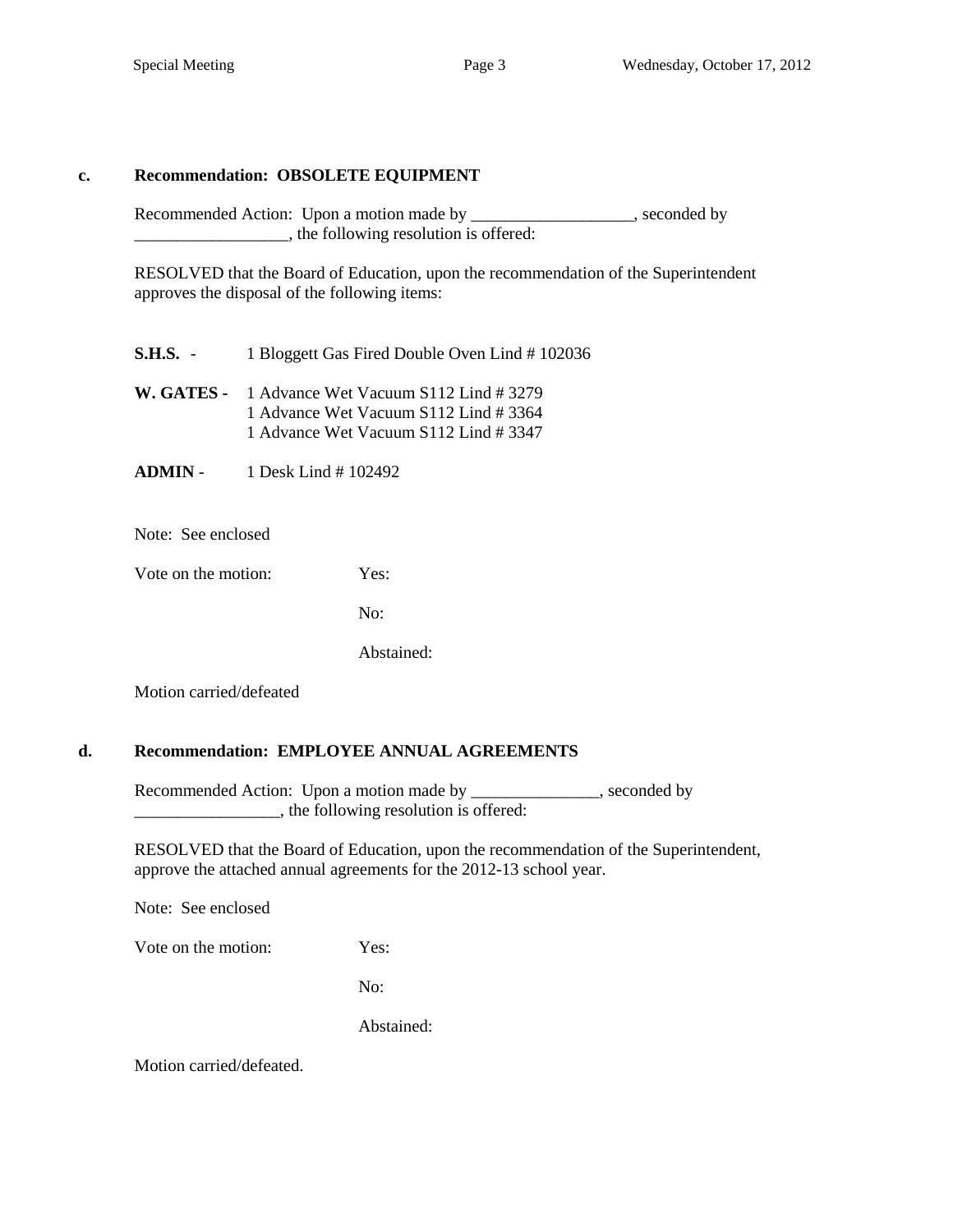### **e. Recommendation: BANK ACCOUNTS**

Recommended Action: Upon a motion made by \_\_\_\_\_\_\_\_\_\_\_\_\_\_, seconded by  $\Box$ , the following resolution is offered:

RESOLVED that the Board of Education, upon the recommendation of the Superintendent, open the following accounts with The First National Bank of Long Island:

- General Fund Money Market Account
- Federal Fund Checking Account

Note: See enclosed

Vote on the motion: Yes:

No:

Abstained:

Motion carried/defeated.

### **f. Recommendation: AUDIT REPORT**

Recommended Action: Upon a motion made by \_\_\_\_\_\_\_\_\_\_\_\_\_\_\_\_\_\_\_, seconded by \_\_\_\_\_\_\_\_\_\_\_\_\_\_\_, the following resolution is offered

RESOLVED that the Board of Education, upon the recommendation of the Superintendent, accept the Annual Financial Report for the Lindenhurst Union Free School District for the period July 1, 2012 through June 30, 2012, as prepared by Nawrocki Smith LLP, and in accordance with Commissioner's Regulations 170.2 and Education Law Section 2116-A.

Note: See enclosed

Vote on the motion: Yes:

No:

Abstained:

Motion carried/defeated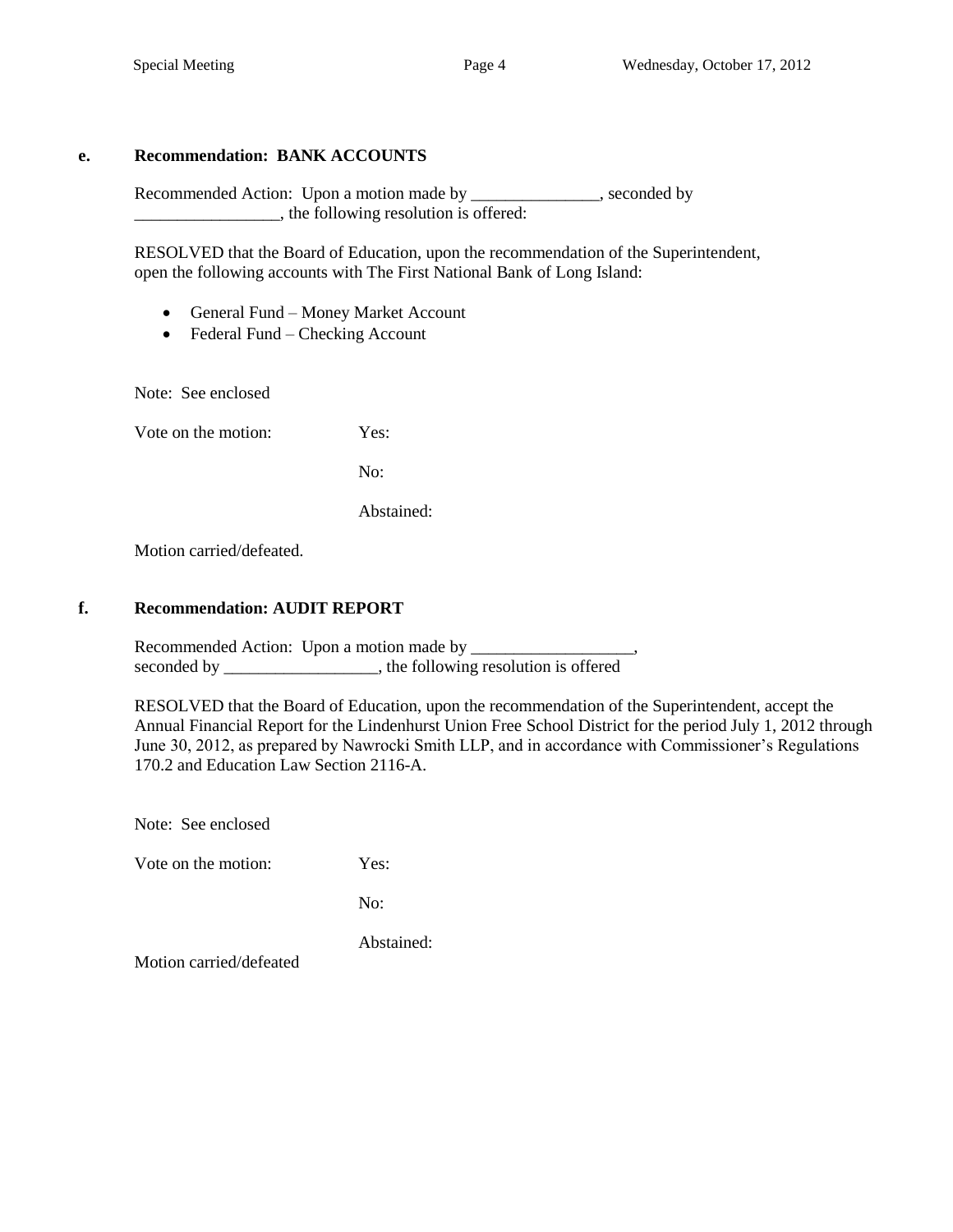### **g. Recommendation: BOARD POLICY -**

#### **First Reading – No Vote to be taken**

#### **A new board policy or revision of current board policy requires two readings.**

Recommended Action: Upon a motion made by \_\_\_\_\_\_\_\_\_\_\_\_\_\_\_\_\_, seconded by \_\_\_\_\_\_\_\_\_\_\_\_\_\_\_\_\_\_, the following resolution is offered for a first reading:

**4110**

#### **ELEMENTARY SEAT TIME REQUIREMENT**

Changes in New York State data collection from local school districts based on the APPR regulations require that seat time for all elementary aged students be collected in ELA, and math and science in grade four. Since there is no state policy on minimum requirements for elementary subject area instructions, a local Board of Education policy must be developed.

Seat time for elementary students is determined to be the following:

- A. K-5 **minimum** seat time for ELA is 80 minutes a day K-5 **minimum** seat time for math is 40 minutes a day Grade 4 **minimum** seat time for science is 40 minutes a day, 3 times per week
- B. Attendance taken for these subject areas in the district's student management system is recorded using placeholder timeframes. Actual times listed in the systems are not reflective of actual times of instruction. Instead, total time calculated will be used for purpose of data collection.
- C. All teachers are required to take content area seat time attendance on a daily basis.

This policy is effective immediately and will be communicated to all elementary school teachers each year by the principal.

Adoption date: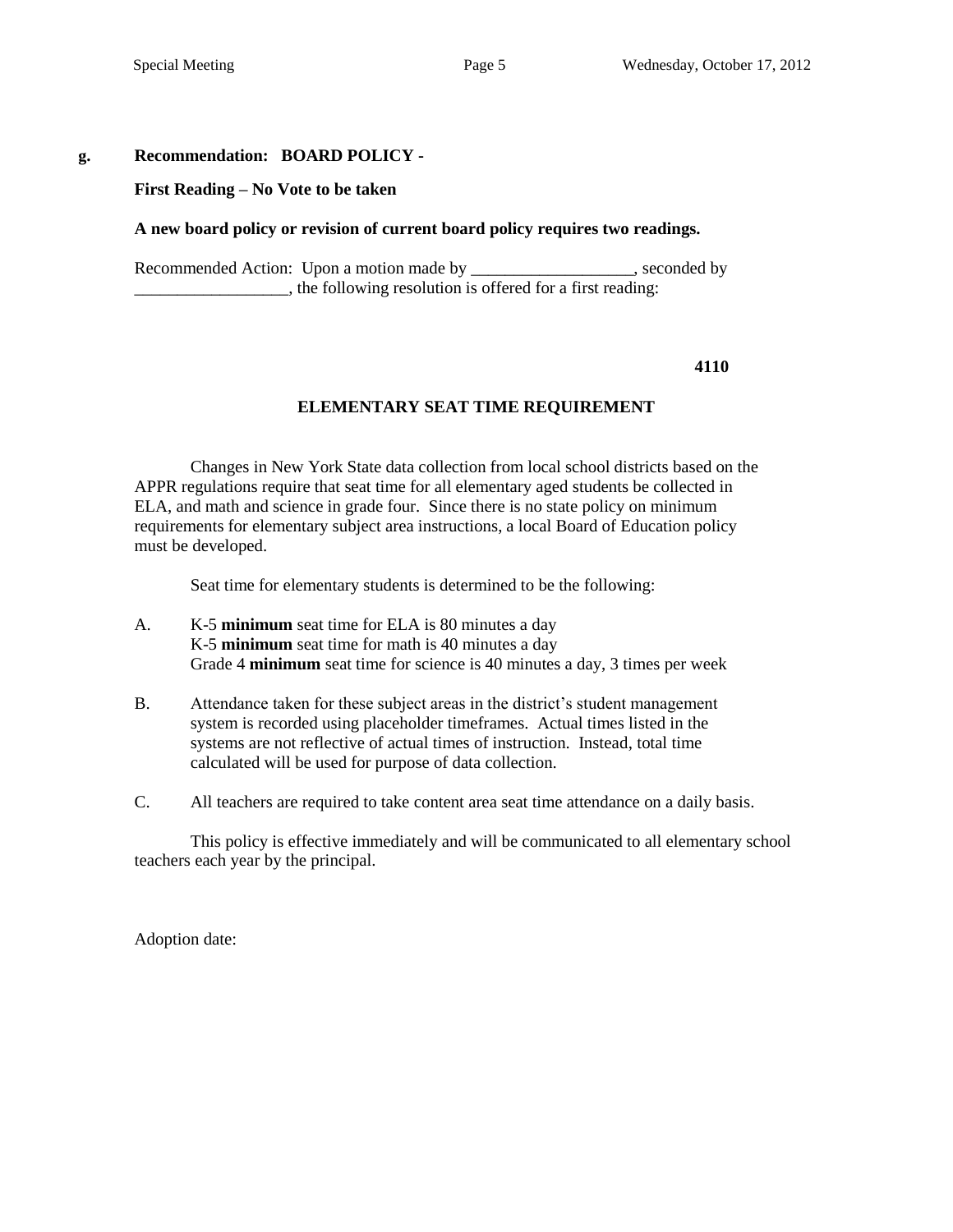### **11. SCHEDULES**

#### **a. Recommendation: SCHEDULES**

Recommended Action: Upon a motion made by \_\_\_\_\_\_\_\_\_\_\_\_\_\_\_\_\_\_\_, seconded by \_\_\_\_\_\_\_\_\_\_\_\_\_\_\_\_\_\_, the following resolution is offered:

RESOLVED that the Board of Education, upon the recommendation of the Superintendent, approves the following Schedules:

| Schedule                 | $A-1$                                                     | No. 5-C         | <b>Coaching Assignments</b>                                                            |  |
|--------------------------|-----------------------------------------------------------|-----------------|----------------------------------------------------------------------------------------|--|
| Schedule                 | $A-1$                                                     | No. 6-C         | <b>Coaching Resignations</b>                                                           |  |
| Schedule                 | $A-3$                                                     | No. 23          | Personnel, Instructional Appointments -<br>Extra-Curricular Activities - SHS           |  |
| Schedule                 | $A-3$                                                     | No. 24          | Personnel, Instructional Appointments -<br>Extra-Curricular Activities - Middle School |  |
| Schedule                 | $A-3$                                                     | No. 25          | Personnel, Instructional Appointments -Elementary                                      |  |
| Schedule                 | $A-3$                                                     | No. 26          | Personnel, Instructional Appointments                                                  |  |
| Schedule                 | $A-3$                                                     | No. 27          | Personnel, Instructional Appointments                                                  |  |
| Schedule                 | $A-3$                                                     | No. 28          | Personnel, Instructional Appointments                                                  |  |
| Schedule                 | $AS-1$                                                    | No. 4           | Substitute Personnel, Instructional<br>Resignations & Terminations                     |  |
| Schedule                 | $AS-3$                                                    | No. 7           | <b>Substitute Personnel Appointments</b>                                               |  |
| Schedule                 | $B-3$                                                     | No. 6           | Non-Instructional Personnel Appointments                                               |  |
| Schedule                 | $B-3$                                                     | <b>No. PT-8</b> | Non-Instructional Appointments - Part-time                                             |  |
| Schedule                 | $B-3$                                                     | No. S-5         | Non-Instructional Appointments -<br><b>Substitute Personnel</b>                        |  |
| Schedule                 | D                                                         | No. 16          | <b>Pupil Personnel Services</b>                                                        |  |
| Schedule                 | G                                                         | No. 6           | Approval of Bids                                                                       |  |
| Schedule                 | OA/C                                                      | No.10           | <b>Outside Agencies/Consultants</b>                                                    |  |
| Schedule                 | $\ensuremath{\mathrm{ST}}\xspace/\ensuremath{\mathrm{I}}$ | No. 3           | <b>Student Teachers/Interns/Observers</b>                                              |  |
| Note: See enclosed.      |                                                           |                 |                                                                                        |  |
| Vote on the motion:      | Yes:                                                      |                 |                                                                                        |  |
|                          | No:                                                       |                 |                                                                                        |  |
| Motion carried/defeated. | Abstained:                                                |                 |                                                                                        |  |